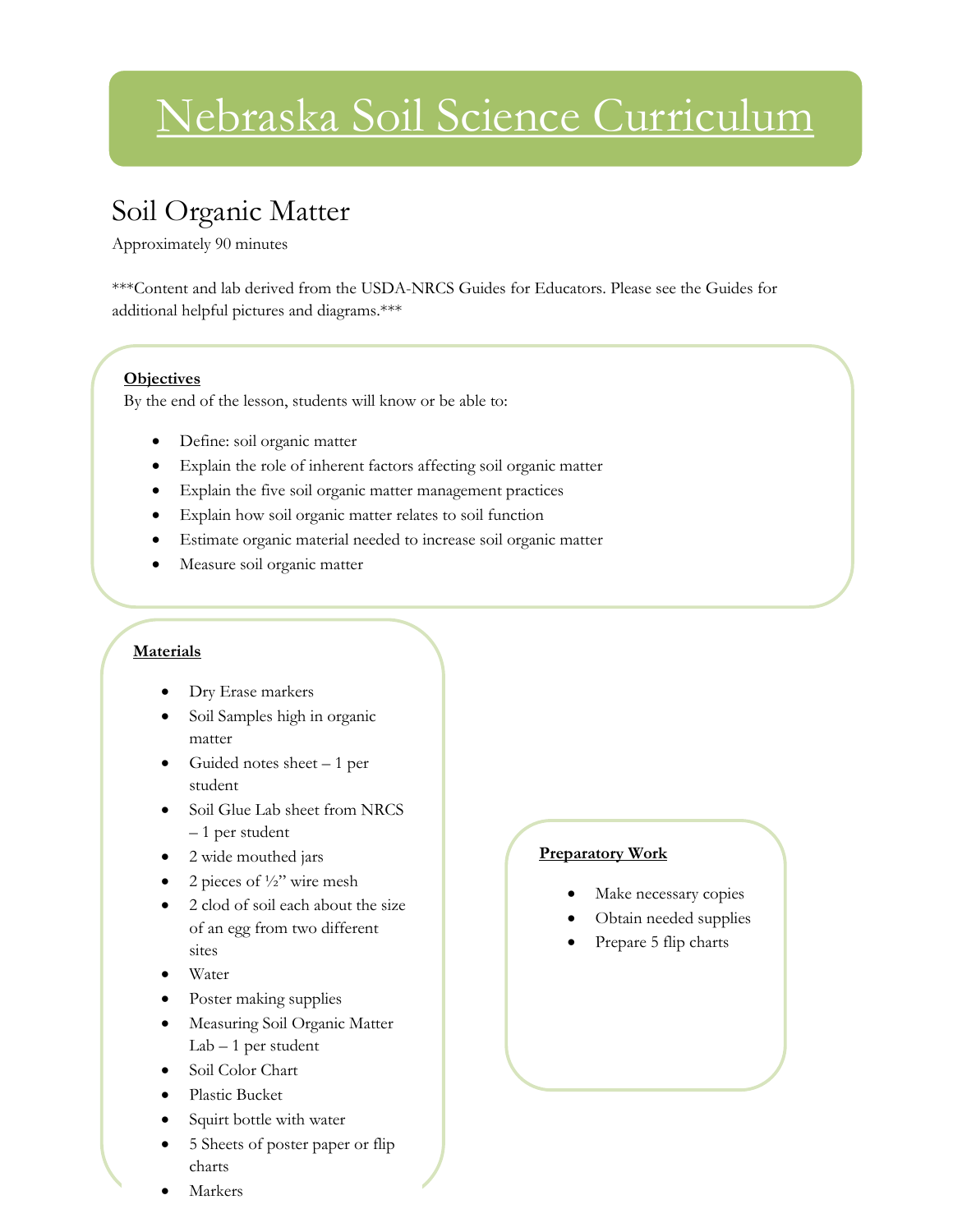Enroll the Participants – Approximately 3 minutes

l

Write "Soil Organic Matter" on the board. As students walk into the classroom, greet them at the door with a dry erase marker. Instruct each student to write something they know about the phrase or a question they have on the board.

After all students have written on the board, review several of the responses with the class. Explain to the class that this lesson will investigate soil organic matter.

Provide the Experience – Define soil organic matter and explain roles of inherent factors affecting soil organic matter – Approximately 5 minutes

Divide students into small groups and provide each group with a soil sample high in organic matter. Within their group, have the students collect observations for look, feel, and smell of the soil.

*Note: Consider finding a soil sample with established vegetation that may have organic matter in various stages and visible living organisms.*

After a few minutes, encourage students to share their observations with the class.

State that, in this lesson, the class will continue to explore soil organic matter.

#### Label the Information – Approximately 3 minutes

Instruct students to capture the definition of soil organic matter in their guided notes.

Soil organic matter is the organic component of soil, consisting of three parts:

- Plant residues and small living soil organisms
- Actively decomposing matter
- Humus: Stable organic matter

Also, guide students through factors affecting organic matter. Encourage students to capture this information in their guided notes page.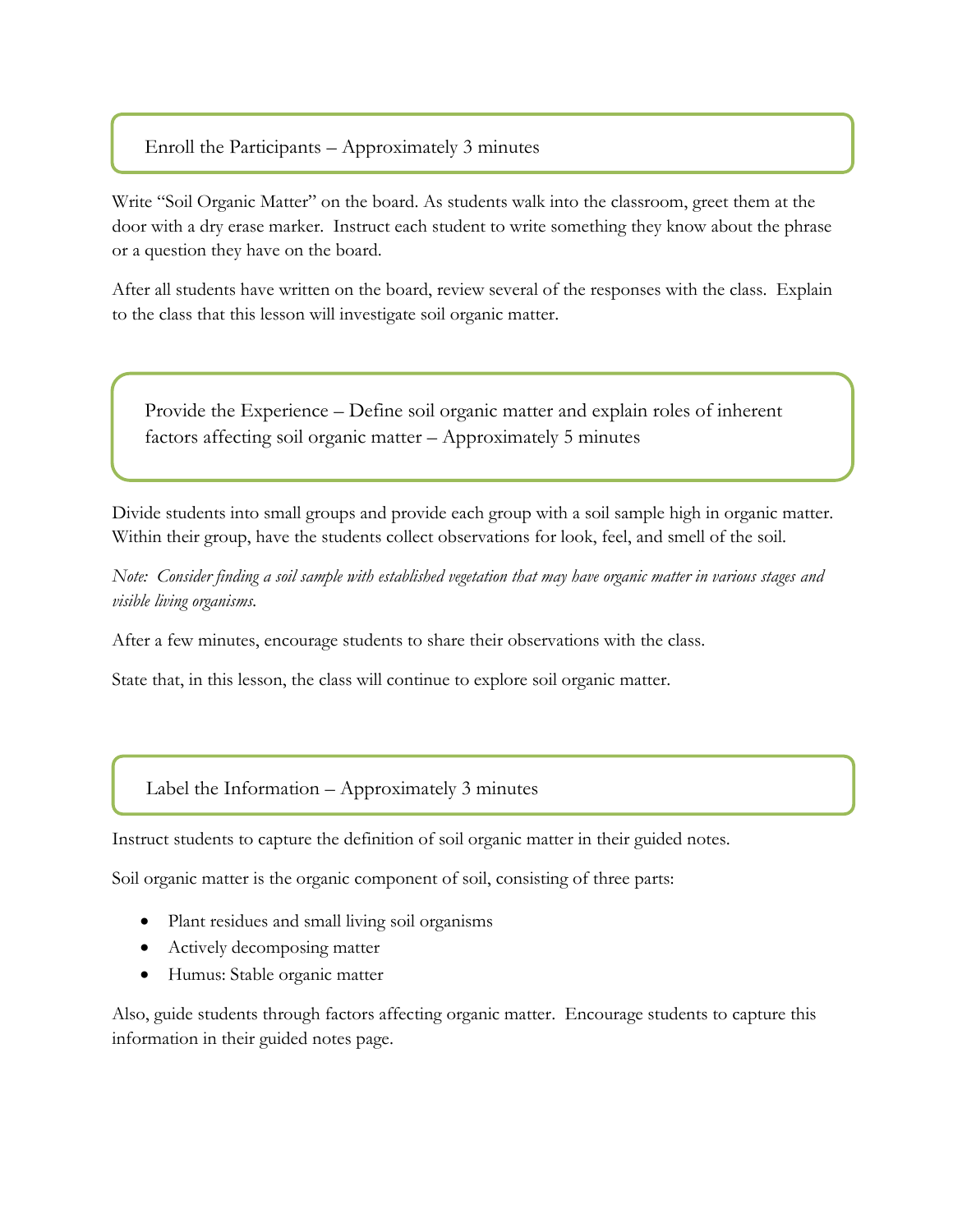Factors affecting organic matter in soil

- Climate
	- o Organic matter decomposes more quickly in warm and humid climates than cool dry climates
- Soil Texture
	- o Soil aeration: more oxygen in the soil speeds up the decomposition process
- Vegetation
	- o Prairie soils have more organic material added to the soil than forest soils because of vegetation

Demonstrate the Relevance – Approximately 5 minutes

Guide students through a short discussion on organic matter and its formation. Encourage students to describe the organic matter in the soil in your area. Use the following questions to guide your conversation:

- What type of vegetation creates organic matter in our area?
- Compared to the rest of the country, does organic matter decompose more quickly or slowly? Why?
- How do animals impact organic matter in our area?
- How is organic matter different in different soils even in our town?

Conclude this conversation by having a discussion about why they believe organic matter is important to soils.

Provide the Experience - Management practices and organic matter related to soil function – Approximately 20 minutes

Demonstrate soil organic matter's role in surface soil stability using the "Soil Glue" demonstration and have students complete the "Soil Glue – Student Exercise" with their thoughts and observations.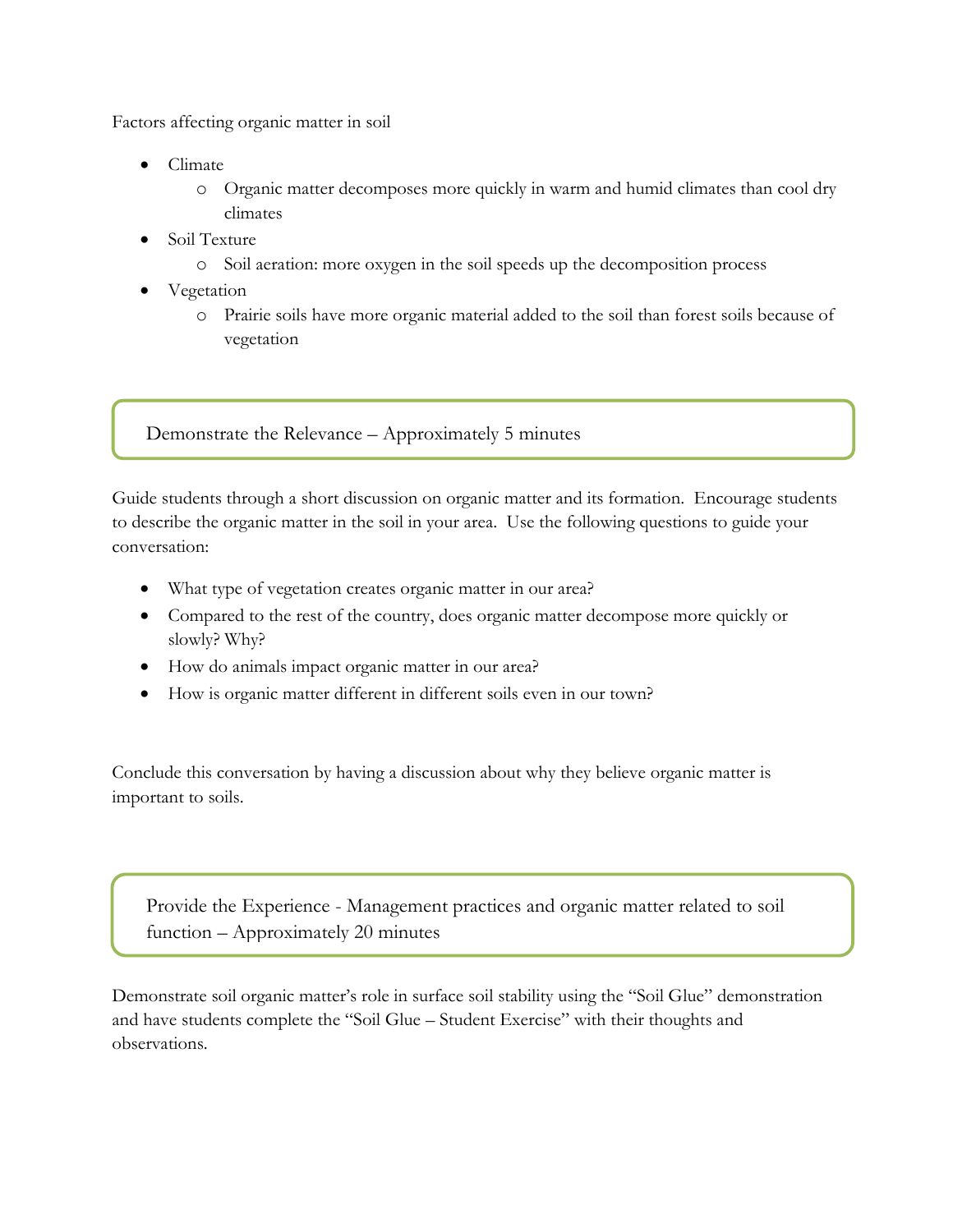#### Label the Information – Approximately 5 minutes

While discussing management practices of soil organic matter, have students capture the following information in their guided notes

- Use of conservation cropping systems
	- o No-till, solid manure, high residue crops, grasses, or perennial legumes help improve organic matter
- Reducing or eliminating tillage
	- o Tillage exposes the organic matter to the air and can result in the lowering of stable organic matter
- Reduce erosion
	- o When soil erodes organic matter goes with in
- Soil-test and fertilize properly
	- o Proper fertilization encourages root growth for more organic matter in the soil
- Use of perennial forages
	- o Provides for annual die back and regrowth of plants

Instruct student to list the benefits of organic matter as it relates to soil function:

- Nutrient Supply
	- o As organisms decompose, nutrients are released in a plant usable form
- Water-Holding Capacity
	- o Organic matter has the ability to hold up to 90% of its weight in water
- Soil Aggregation
	- o Improved soil aggregation improves soil structure
- Erosion Prevention
	- o Erosion is reduced because water infiltration and soil stability are increased

Explain how each benefit impacts soil function. Consider using the information above to help guide your instruction.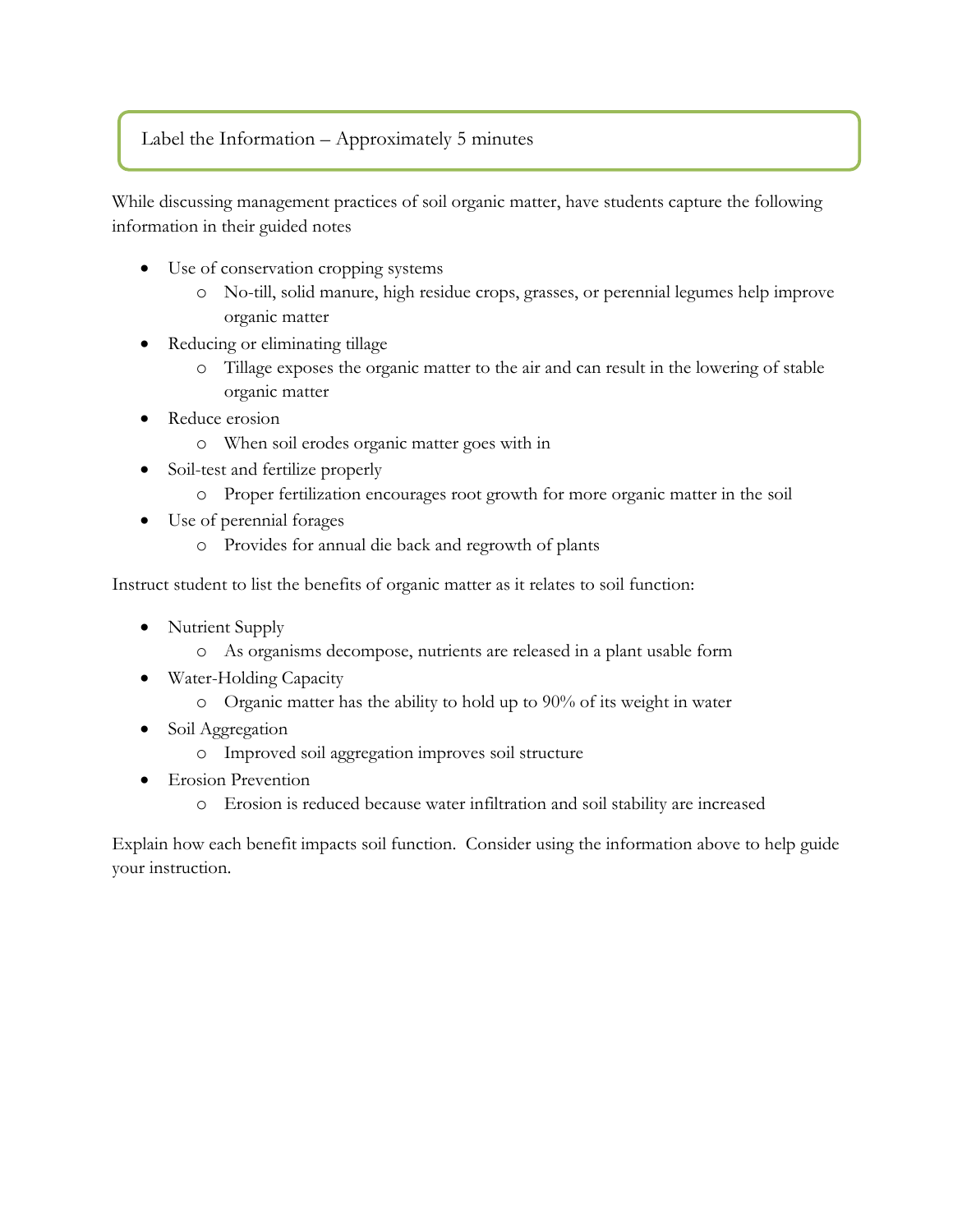#### Demonstrate the Relevance – Approximately 20 minutes

Students will create an advertisement for soil organic matter. Explain to students that they have been hired by the National Soils Corporation to create a TV, radio, or magazine advertisement for the sale of organic matter. They have 10 minutes to use the materials provided to create their advertisement that will be shared with that class. Explain to students that they must include a definition or description of organic matter and at least three benefits organic matter has to soil. Divide the class in to groups of 3-4 students.

Note: Provide a variety of props for TV commercials and poster supplies for the magazine advertisement.

Allow students to present their advertisements to the class. After all groups have presented, thank the students for their engagement and willingness to share.

Provide the Experience – Measure soil organic matter – time varies with number and location of samples

Measuring Soil Organic Matter:

Gather necessary materials and inform students you will be giving important instructions for measuring soil organic matter Ask students to follow along in their "Measuring Soil Organic Matter  $-I$ ab Sheet"

At the conclusion of the laboratory, instruct students to clean up and return materials to designated areas.

*Note: Consider reviewing the NRCS Soils Video "Soil Organic Matter" to aid in this laboratory experience.* 

Label the Information – Approximately 3 minutes

Students will briefly describe the process of measuring soil organic matter using a soil color chart in their guided notes.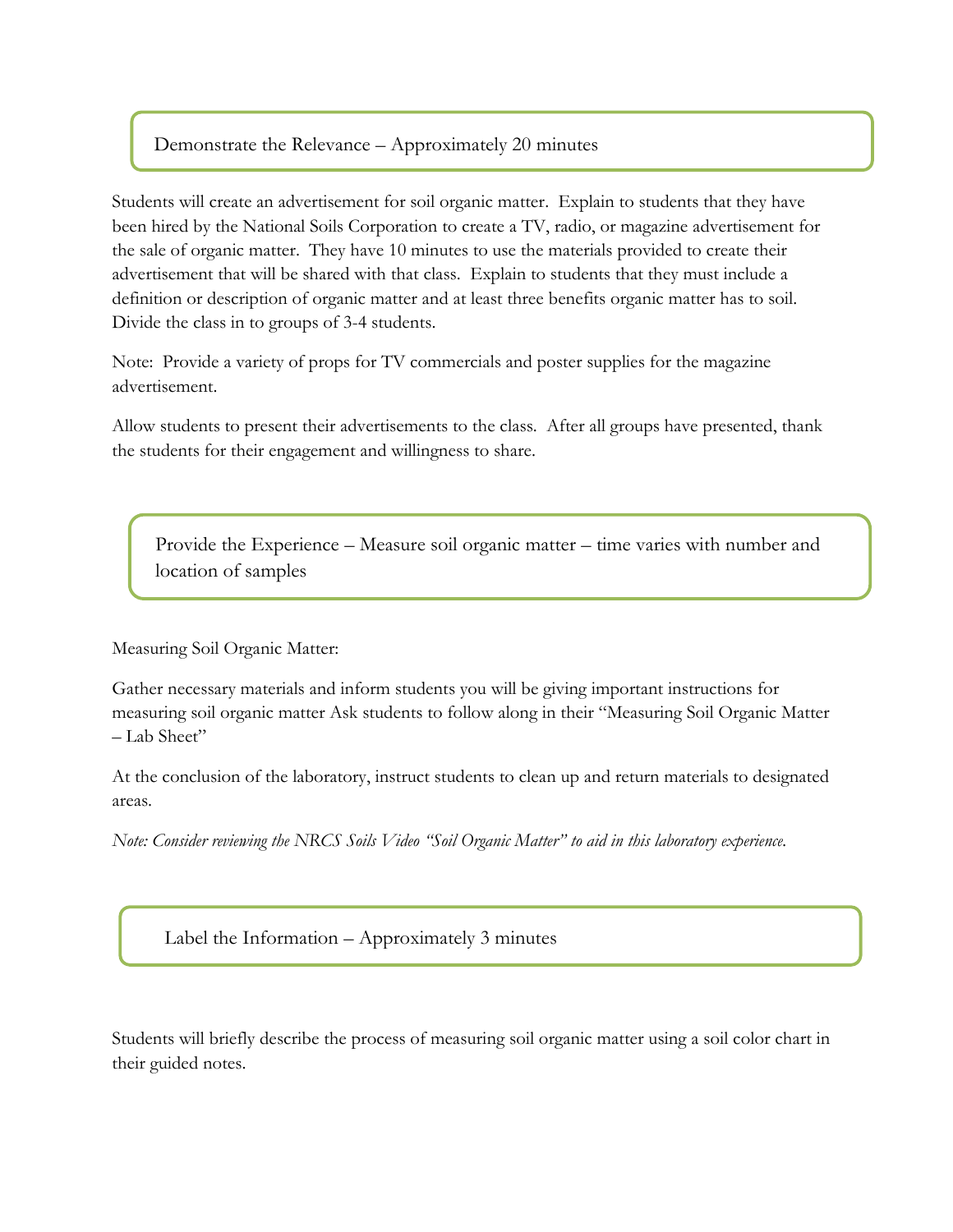Demonstrate the Relevance – Approximately 5 minutes

Instruct students to complete the questions in the "Measuring Soil Organic Matter – Lab Sheet." After a few minutes, briefly discuss these questions as a class.

Review the Content – Approximately - 10 minutes

Prior to class place five posters/flip charts around the room labeled with: What is Organic Matter?, Factors that Affect Organic Matter, Management of Organic Matter, Benefits of Organic Matter, and Measuring Organic Matter. Divide the class into 5 groups and assign one group to each flip chart. Give them 1 minute to write down as much as they can about that topic on their flip chart and then have them rotate and repeat at each flip chart. When they return to their original flip chart, instruct them to summarize all of the information on the chart and review the information to the class. Allow each group 2 minutes to summarize their information and 30 seconds to present to the class.

Thank each group as they finish presenting for their summarization.

Celebrate Student Success – Approximately 2 minutes

Thank students for their contributions and congratulate them for demonstrating their understanding of soil organic matter. Take a minute to preview the next lesson.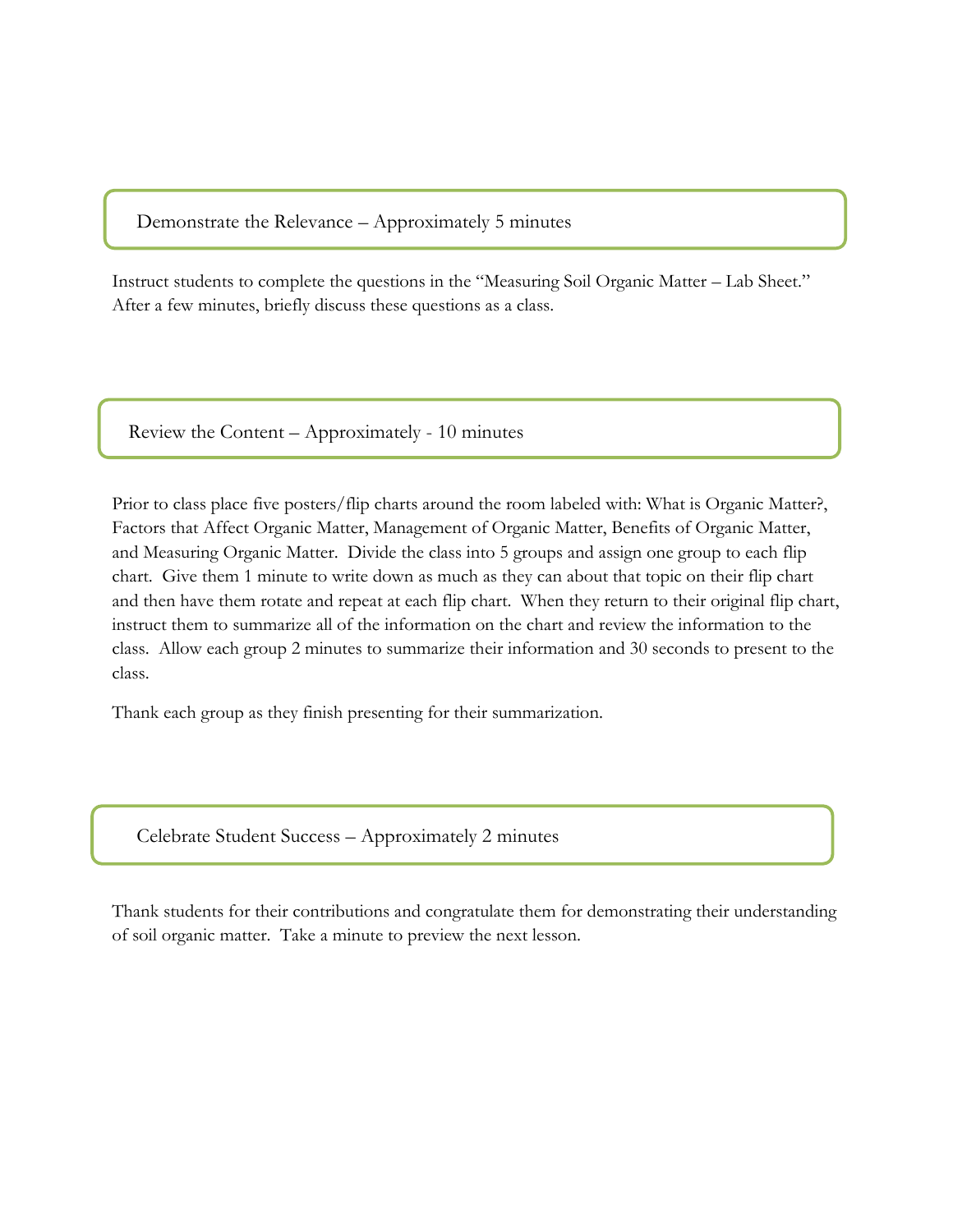## Guided Notes: Soil Organic Matter

Notes completed by \_\_\_\_\_\_\_\_\_\_\_\_\_\_\_\_\_\_\_\_\_\_\_

Soil Organic Matter:

Factors Affecting Soil Organic Matter

 $\blacktriangleright$  $\blacktriangleright$  $\blacktriangleright$ 

Soil Organic Matter Management

 $\blacktriangleright$  $\blacktriangleright$  $\blacktriangleright$  $\blacktriangleright$  $\blacktriangleright$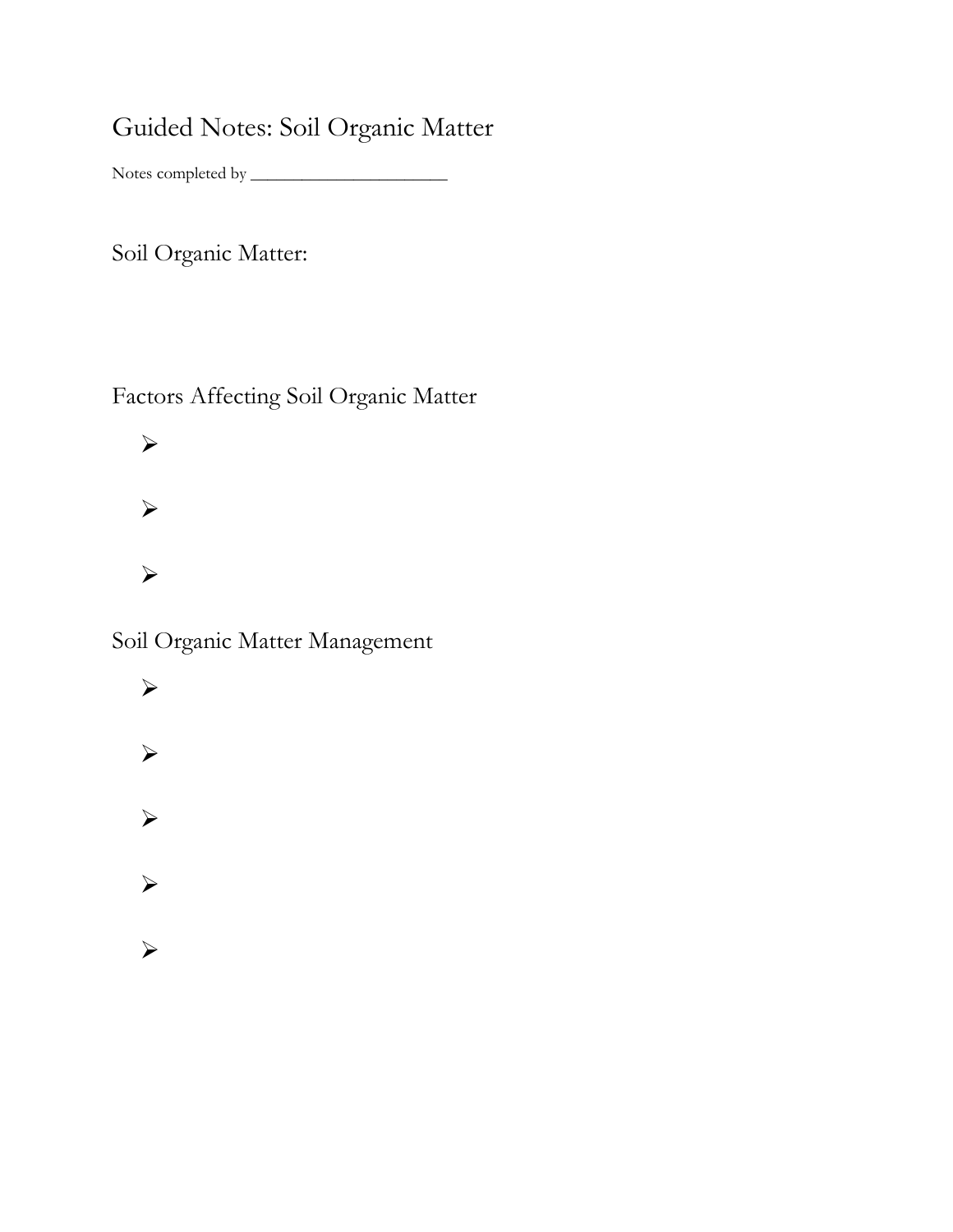Benefits of Soil Organic Matter

 $\blacktriangleright$  $\blacktriangleright$  $\blacktriangleright$  $\blacktriangleright$ 

The \_\_\_\_\_\_\_\_\_ \_\_\_\_\_\_\_\_\_\_ chart provides an estimate of the amount of organic matter in the soil.

Steps to measure soil organic matter:

1.

2.

3.

4.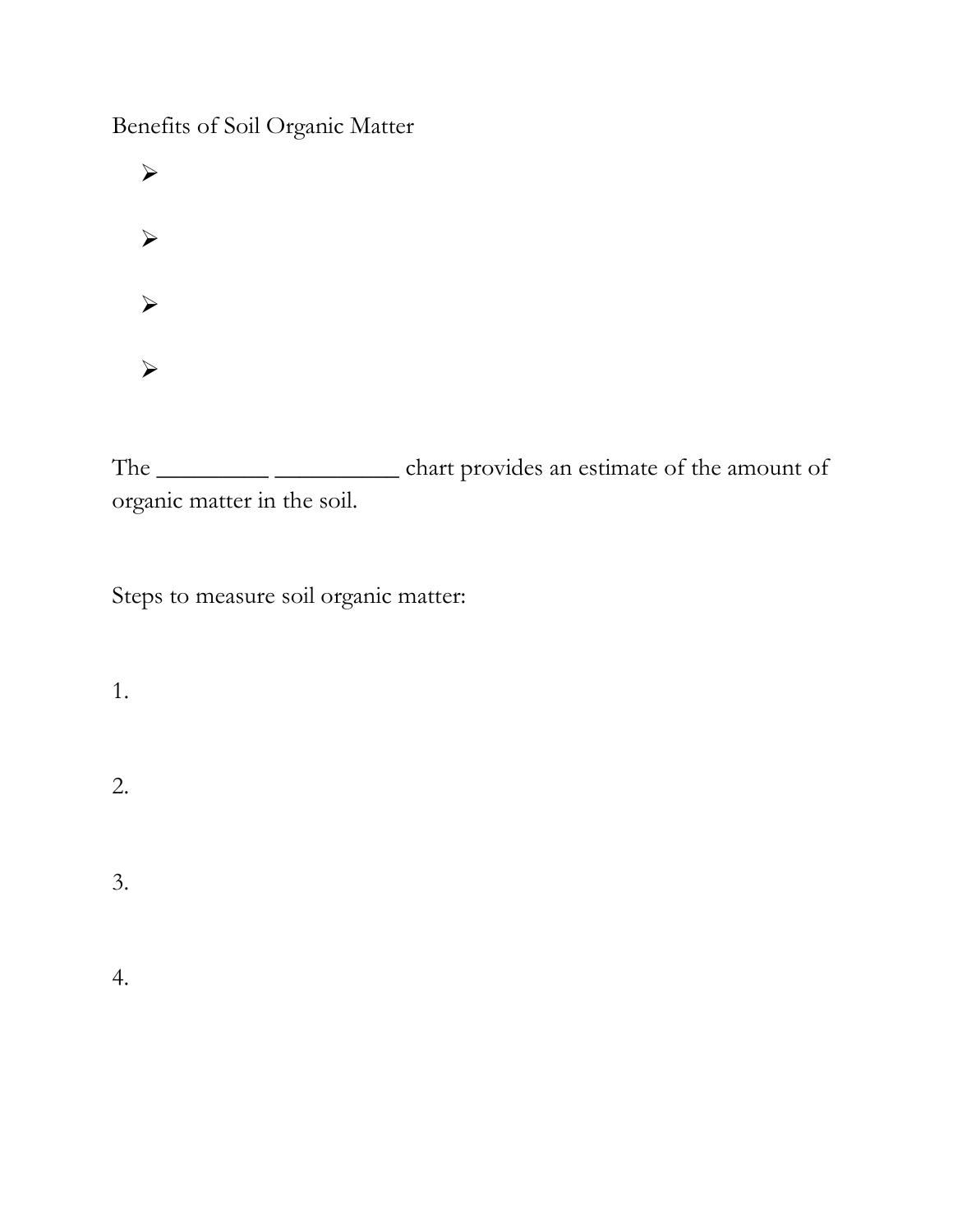### **Measuring Soil Organic Matter – Laboratory (USDA-NRCS)**

**Completed by \_\_\_\_\_\_\_\_\_\_\_\_\_\_\_\_\_\_**

#### **Materials Needed to Measure Soil Organic Matter**

- \_\_\_\_ Soil color chart for estimating organic matter
- \_\_\_\_ Plastic bucket and probe for gathering and mixing soil samples
- \_\_\_\_ Squirt bottle with water (to moisten soil if dry)
- \_\_\_\_ Pen, field notebook, sharpie, and zip lock bags (for labeling soil samples taken back to the classroom)

**Considerations –** Soil organic matter typically is measured in a lab. The University of Illinois soil color chart provides an estimate of the amount of SOM in mineral soils formed under grass, as many soils are in the Midwest and other natural grassland regions around the world. It can be used for other soils, but is not as accurate. Please read color chart instructions for details and other considerations. Other accepted methods to estimate organic matter such as color charts for other types of soils, lab testing, or tools can be used.

#### **In-field Estimate for Soil Organic Matter (refer to color chart for more guidance)**

- 1. Soil Sampling: Soil organic matter is highly variable. At least 10 small samples are gathered randomly from an area that represents the soil type and management history from the surface 0-8 inch depth and placed in the small plastic bucket and mixed. You may also estimate organic matter at each sample site and average organic matter readings for the area you are assessing. Repeat for each sampling area.
- 2. Use moist soil. If the sample is dry moisten it.
- 3. Match the soil with the color that it most closely matches (Figure 3) organic matter color chart (or other method of estimating organic matter content). Record associated organic matter content in Table 3 and complete calculations in interpretations section of this document (suggest averaging several samples).



**Figure 3. Soil color chart with soil at 3.5% soil organic matter (Kucera 2012).**